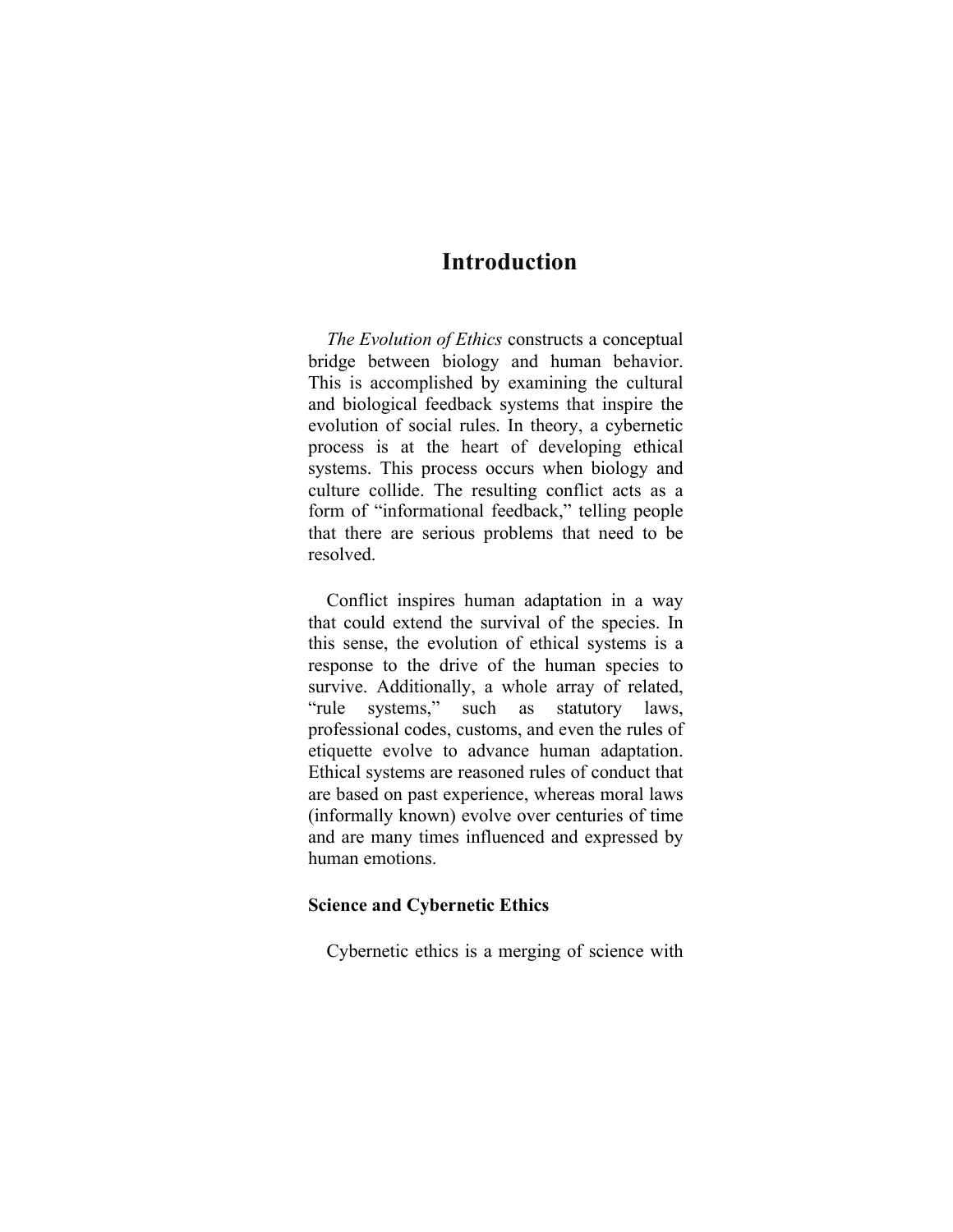ethics. This book presents a persuasive theory describing how ethics can (and should) be linked to science and mathematics. Here, there are objective moral standards that can be derived from the consequences of human actions. The evolution of ethical systems is shown as an "adaptation." Humans adapt to survive, and they do so by creating standards and rules of behavior to stop vicious cycles of pain, suffering, and death. The more organized and efficient human activities become, the more certain the survival of the species becomes. The science of cybernetics best describes this process. Mathematician Norbert Wiener first developed cybernetic science in 1947.

 In an evolutionary context, cybernetics means "informational feedback in dynamic systems" (such as a social system) that sustains or redirects behaviors. Cybernetic ethics as a fully developed science is expressed almost totally in the language of mathematics. This form of *statistical cybernetics* would employ statistics, cybernetics, and a science of human emotion to explain the evolution of ethical systems.

 When the subject of ethics arises, reasonable people often ask, "Who's to say what is right or wrong?" When ethical development is viewed as a science, it is not so much who's to say an action is morally right or wrong, but rather, "What's to say an action is right or wrong?" The "what" is defined by inherent physical and psychological

 $\mathcal{P}$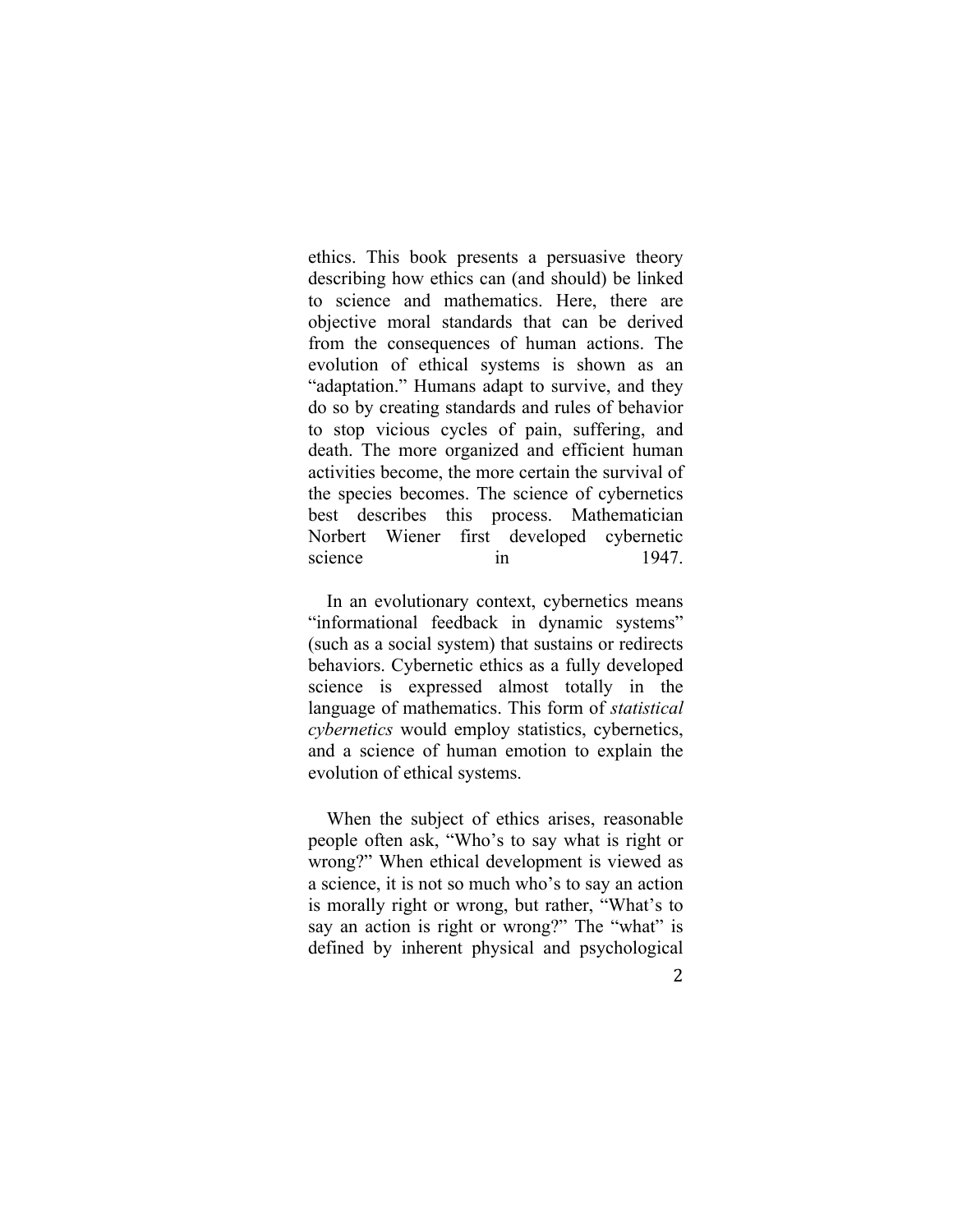limitations within personal circumstances that make it impractical or imprudent to pursue certain behaviors, attitudes, or methods of reasoning. There are reasons why ethical systems evolve.

 Although it is not specifically stated, this book points to the solution of a two-thousand-year-old philosophical conundrum. It is the puzzle of how one reasonably reconciles the coexistence of first principles of ethics and the obvious cultural and moral relativism that exists all over the world. The answer is that species and subsets within species survive and adapt better if there is are diverse ethical systems. Thus, one would not expect only one moral system to prevail in the world. The solution is derived in the context of ethics being linked to science.

3 A major theme of this book is the integration of science and ethics. Most philosophers would think this task impossible. Evolutionary ethics is in its infancy, and at its core is evolution. Evolution is facilitated by adaptation, which is, in turn, moved by systemic feedback. Feedback is a cybernetic phenomenon usually discussed in purely mathematical terms. Evolution, adaptation, and feedback are all scientific; thus one might assume that evolutionary ethics would bear some relation to science. Evolution is a dynamic phenomenon; the meta-ethical logic of philosophers is static. Morality is a dynamic phenomenon that evolves within societies, and static words of logic fall short of describing it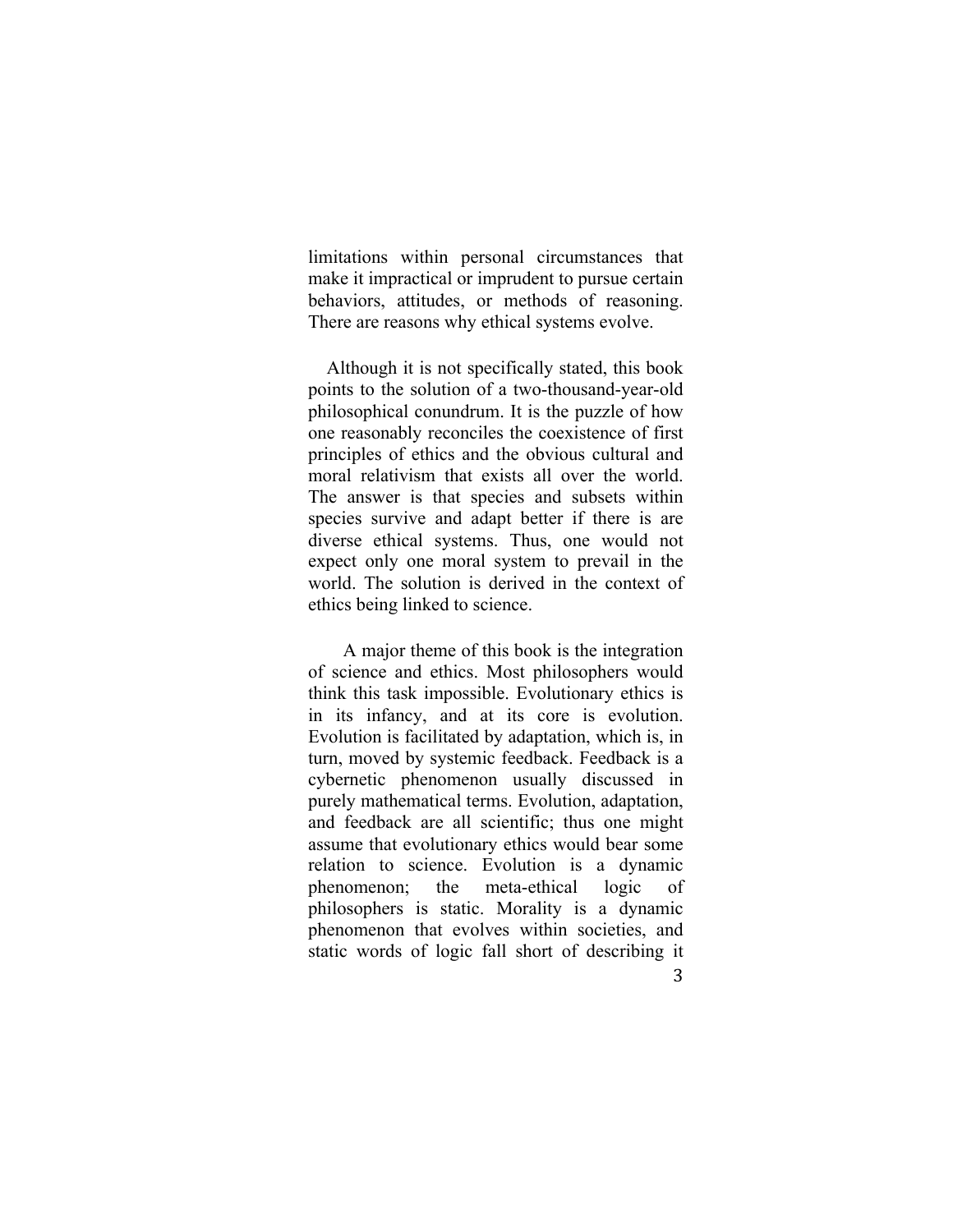adequately.

The first four chapters describe how systemic feedback arises in a culture. The focus here is on feedback. Not only does the book discuss feedback in an evolutionary ethics context but also in a cybernetic ethics context. In theory, cybernetic ethics is a mathematically based science that examines feedback in human systems. It bears no relationship to philosophy. Evolutionary ethics, however, does relate to philosophy.

In the first chapter, morality is seen being shaped by human pain, suffering, and death. Actions bring consequences, and pain, suffering, and death act as systemic feedback, indicating to society that something is wrong and needs to be fixed. By contrast, human beings generally seek to maximize peace, prosperity, and productivity and to avoid pain, suffering, and death. In other words, society tends to change its behaviors and attitudes when afflicted by pain, suffering, and death; this is called adaptation. Quantification of feedback is theoretically possible in cybernetic ethics. The second chapter "Evolutionary Process" talks about social fission. The third chapter, "Seminal Social Catalysts" shows how the evolutionary process is amplified. The fourth chapter is "The Evolution of Reason."

The fifth and sixth chapters introduce the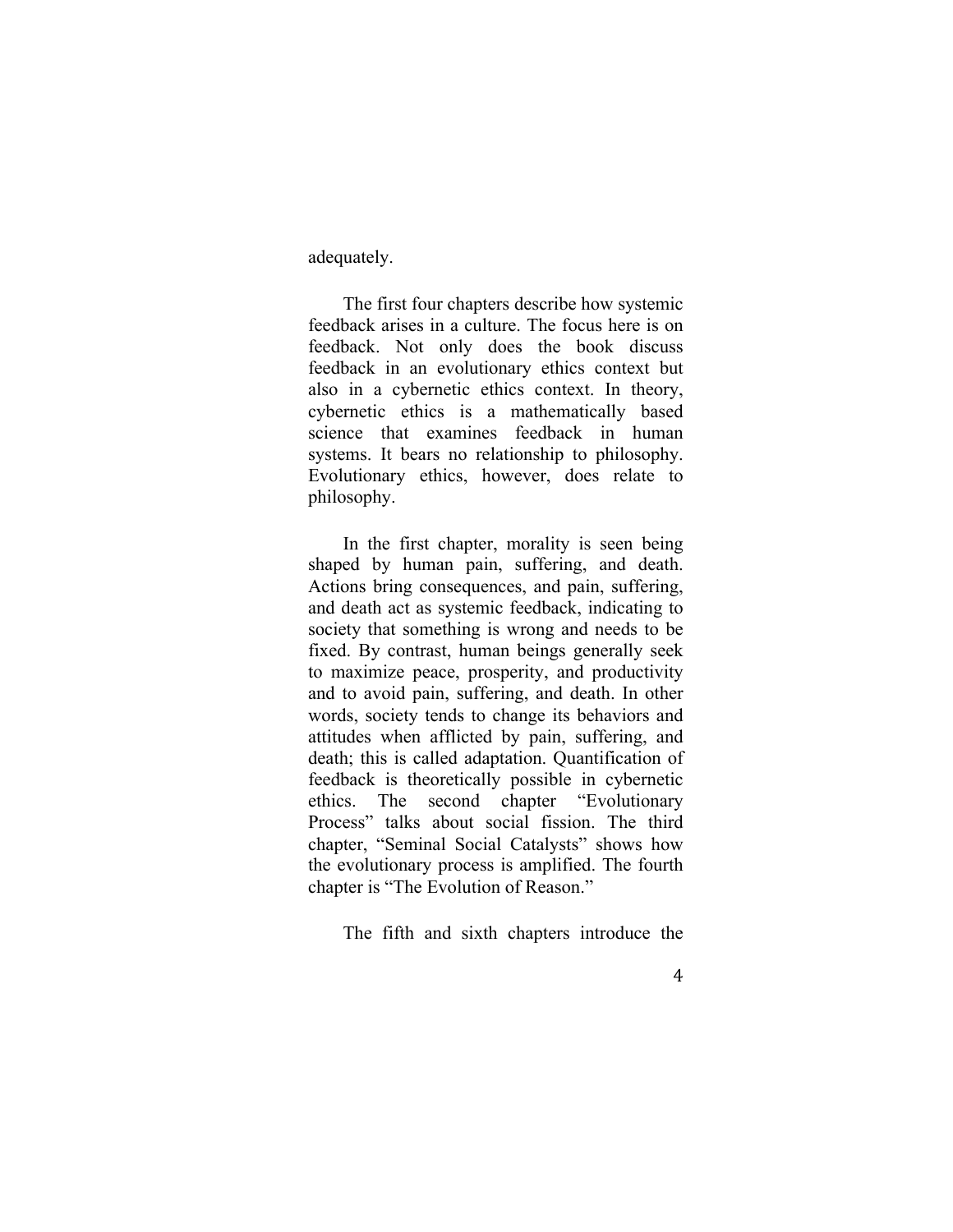idea of cybernetics and evolution. The next three chapters have been superseded by "Charting Human Behavior," "Visceral Morality," and "The Philosophical Implications of Cybernetic Ethics." "Charting Human Emotions" is a theoretical piece that expands upon the idea of systemic feedback, introducing the concept of a societal memory. One can see this idea at work in the moral view of alcohol consumption. Memories of the effects of alcohol on human beings go back hundreds, if not thousands, of years, shaping the prevailing moral view of alcohol.

"Visceral Morality" is an interesting chapter. Here, visceral responses are seen as indicators of moral knowledge. These responses are categorized in terms of reactivity. Reactivity relates to the intensity of a response to environmental stimuli. In theory, reactivity can be mathematically quantified. Five levels of emotional reactivity are cited.

"The Philosophical Implications of Cybernetic Ethics" is the last chapter, which revisits systemic feedback. It is the first time the subjects of science and evolution are raised. Here, linguistic concepts find fault with the use of moral words, such as *good*, which meta-ethical logic deems indefinable. To the philosopher, *good* derives from logic, but experience says otherwise. The notion of *good* was preceded by the experience of it in the evolution of a language. Morality and ethics also have evolved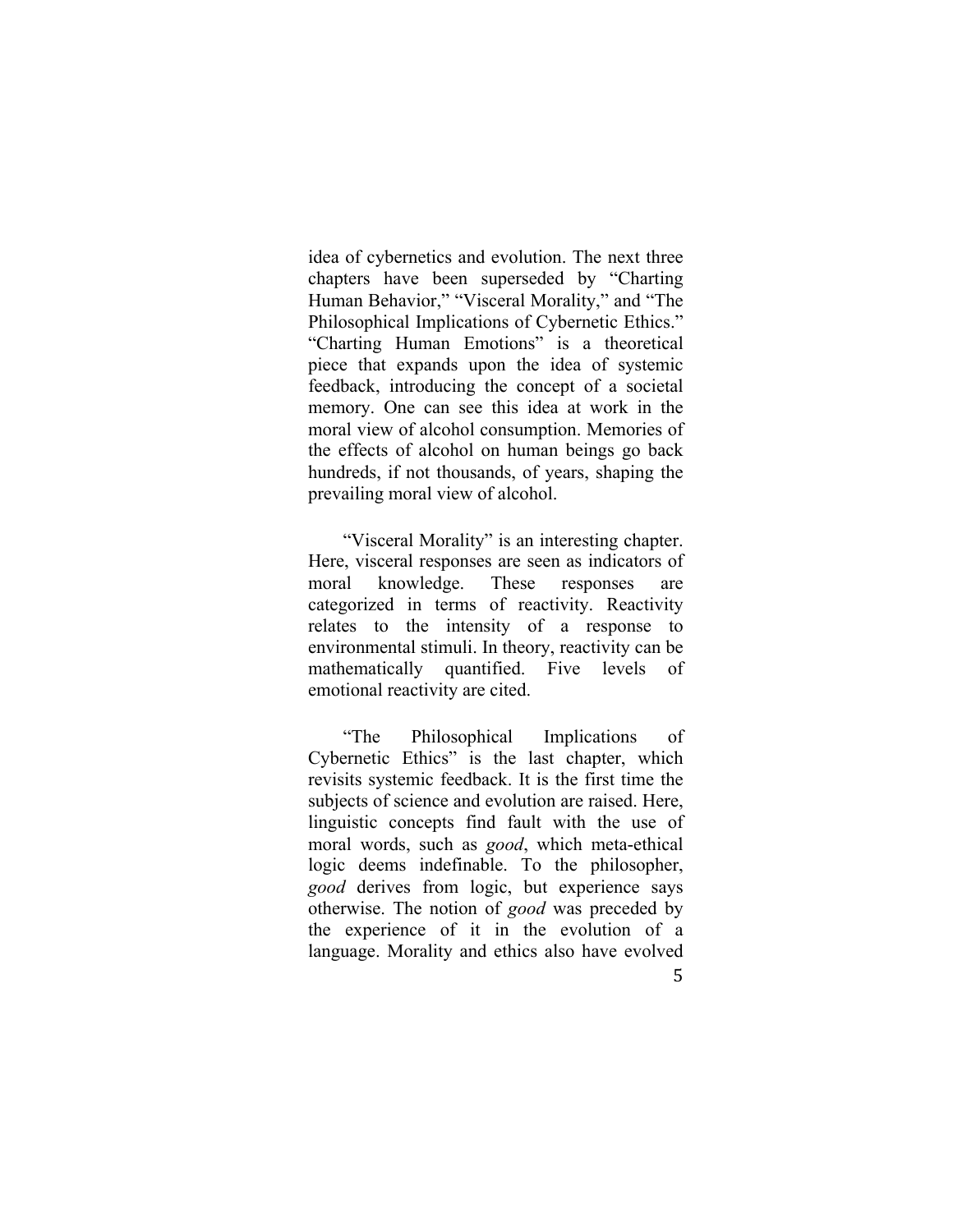from human experience.

Philosophers have issues with the legitimacy of evolutionary ethics. They obstruct any meaningful progress on the subject with the is/ought dichotomy and the naturalistic fallacy. Here, one cannot logically move from *what is* to *what ought to be*. However, logic is not reason; they produce different results. If *what is* is drinking alcohol and driving, and what you *ought to* do is not drive, because a hundred years of traffic statistics say it's dangerous, then you have violated the principal of the is/ought dichotomy. The static logic of the philosopher says one thing, and the dynamics of driving intoxicated say something else.

There may not be much to say about cybernetic ethics at this juncture. Nevertheless, with time and some investment of energy by cybernetic mathematicians, the concept can evolve into a science.

Morality and ethics are an extension of biology and shows itself in the evolution of ethical systems to make human existence more stable and survivable. Living systems of all descriptions have evolved both cooperatively and competitively for more than a billion years. Since biological systems have been intertwined for so long, a change in one system can cause a change in many others. In theory, these changes disperse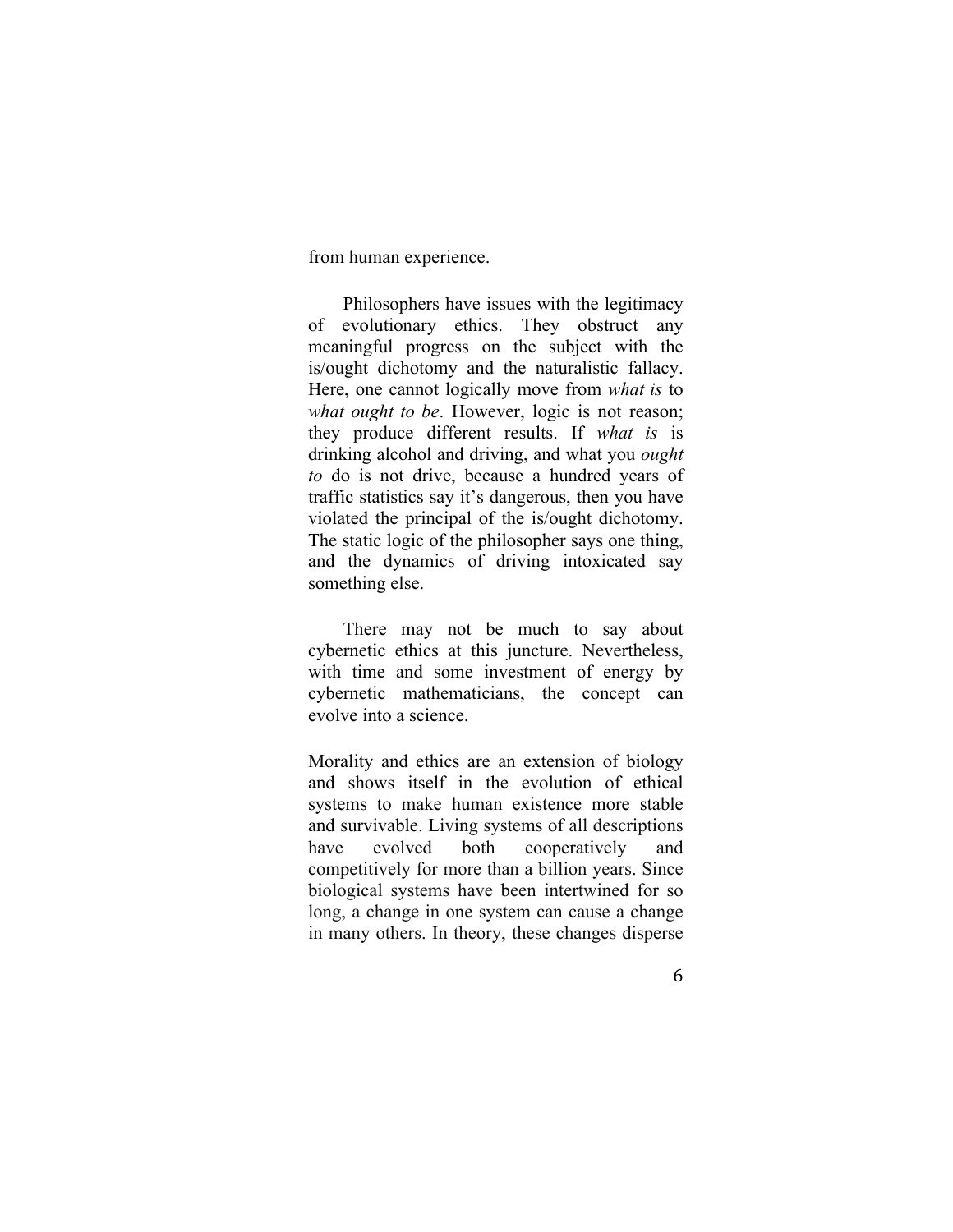through the environment like waves generated by an object hitting the surface of a quiet pond.

Biological interrelatedness extends to human social systems as well, thereby imposing limits upon what people can reasonably do. Human beings are not at liberty to do as they wish because personal actions often inspire consequent reactions and sometimes overreactions that need regulating by way of laws and morals. This regulation affects individuals as well as large groups. An example of this might be seen in the careless use of fluorocarbons that thin the ozone layer, allowing harmful radiation to reach the earth and threaten the survival of all humans and organisms. Such a dangerous situation forces humans to choose between doing what they freely wish to do (risking pain, suffering, and death in the process) or setting limits on their behavior. The demonstrable effects of pollutants on people appears to force the formation of laws and enlightened moral attitudes that discourage the practice of releasing dangerous chemicals into the atmosphere. These kinds of laws cannot be said to have emerged from some abstract philosophical theory of right and wrong. Instead, they appear to have evolved from real life situations in which human beings are forced to adapt to threatening circumstances in order to maintain their health and quality of life.

7 Morality is sometimes viewed in a negative context because it is associated with self-serving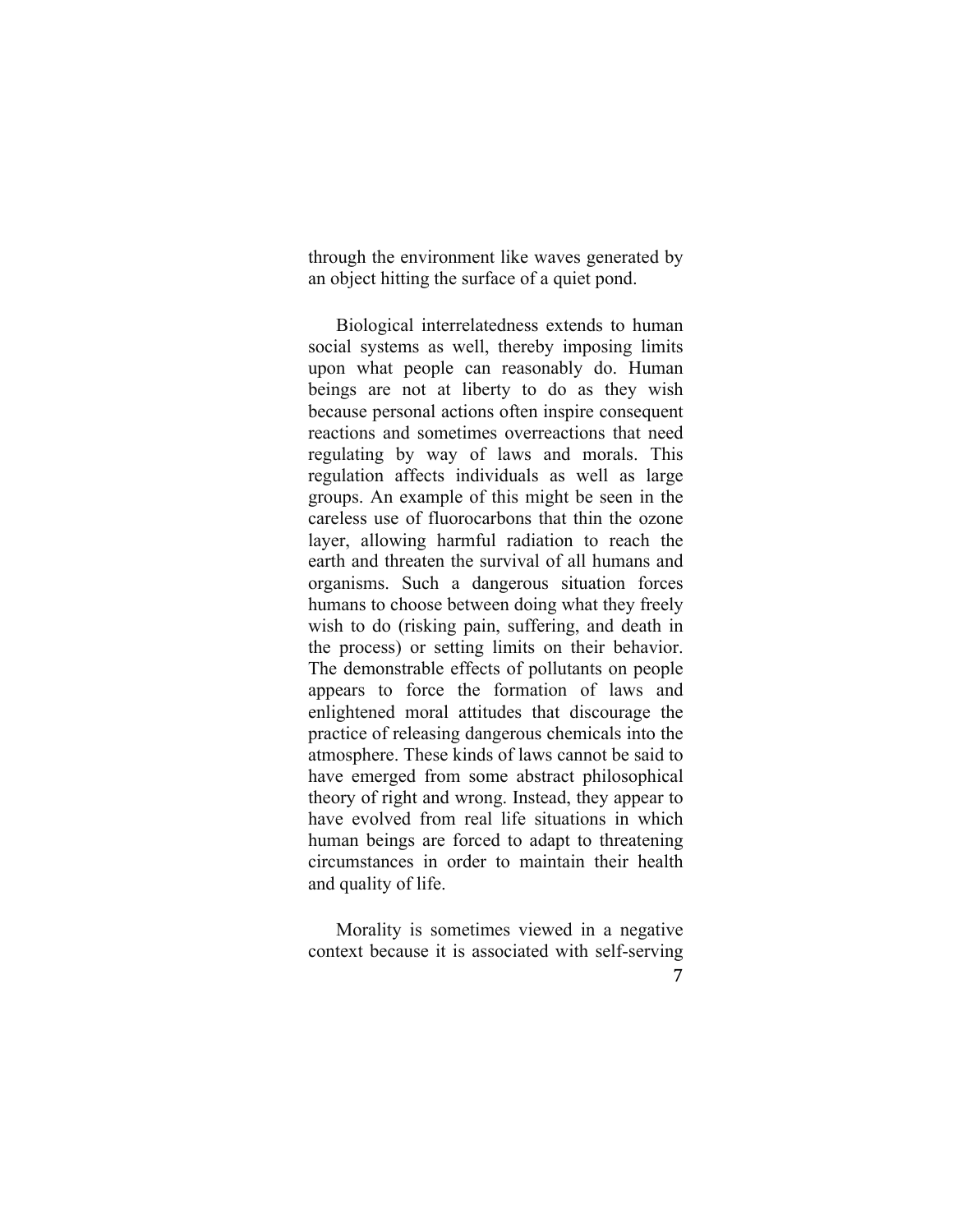political and religious causes. In spite of this fact, the imposition of rules in the main does not lower the quality of human life. To the contrary, carefully laid out rules have the greater potential to improve its quality. Broadly imposing guidelines through the promotion of statutory laws as well as moral, manner, and customary rule systems, redirects social priorities in an efficient way. In turn, there is an increase in societal organization and efficiency that enhances cultural peace, prosperity, and productivity. Social evolution in this light acts as an extension of the same biological processes observed in lower organisms where it appears that tight hierarchical organization and efficient survival strategies further the life of many types of organisms.

In theory, nature provides human beings with the means to motivate themselves and create great things by giving them passion and sensitivity. At the same time, it appears to endow them with an extraordinary intelligence to limit the excesses of their emotions. Unfortunately, while people strive to be rational, their actions are still governed by strong emotions. When they respond to emotions that are a derivative of physiology, behavioral excesses inspiring a host of problems manifest themselves.

When emotions run high, there needs to be some mechanism present to keep passions from getting out of hand and causing harm to people or